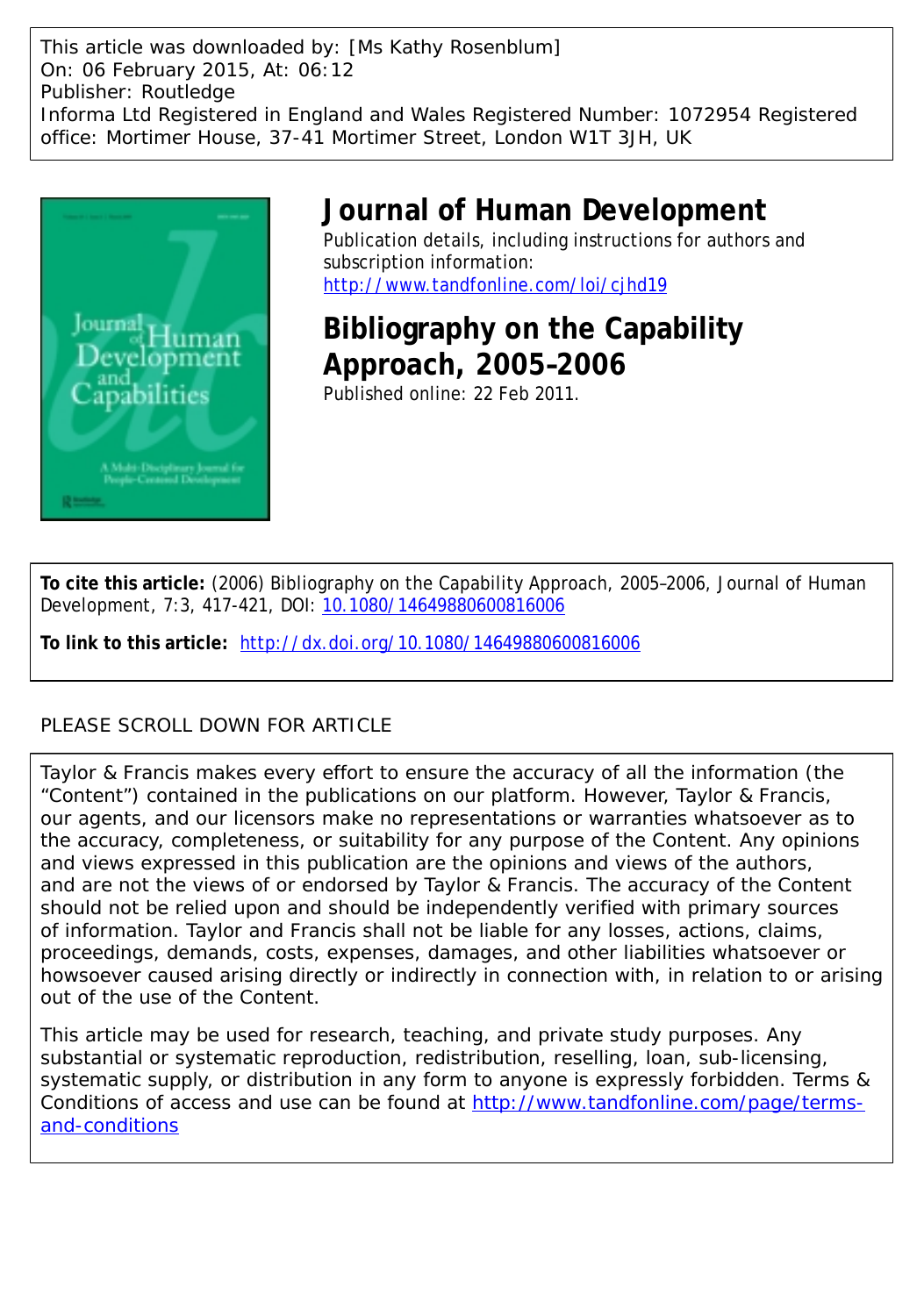# Bibliography on the Capability Approach, 2005–2006

Compiled by Ingrid Robeyns, University of Amsterdam Please send information on new publications to bibliography@hd-ca.org

#### Books in English

- Agarwal, B., Humphries, J. and Robeyns, I. (Eds) (2005) Amartya Sen's Work and Ideas. A Gender Perspective, Routlege, London and New York.
- Agarwal, B., Humphries, J. and Robeyns, I. (Eds) (2006) Capabilities, Freedom, and Equality. Amartya Sen's Work from a Gender Perspective, Oxford University Press, Delhi.
- Deneulin, S. (2006) The Capability Approach and the Praxis of Development, Palgrave/MacMillan, Basingstoke.
- Deneulin, S., Nebel, M. and Sagovsky, N. (Eds) (2006) The Capability Approach: Transforming Unjust Structures, Springer Verlag, Berlin.
- Kaufman, A. (Ed.) (2005) Capabilities Equality: Basic Issues and Problems, Routledge, London and New York.
- Nussbaum, M. (2006) Frontiers of Justice. Disability, Nationality, Species Membership, Harvard University Press, Cambridge, Mass.
- Walker, M. (2005) Higher Education Pedagogies. A Capabilities Approach, Open University Press, Maidenhead.

#### Books in other languages

Flores-Crespo, P. (2005) Educación Superior y Desarrollo Humano. El Caso de tres Universidades Tecnológicas, ANUIES, Mexico [in Spanish].

Volkert, J. (Ed.) (2005) Armut und Reichtum an Verwirklichungschancen. Amartya Sens Capability-Konzept als Grundlage der Armuts- und Reichtumsberichterstattung, VS Verlag für Sozialwissenschaften, Wiesbaden [in German].

#### Articles in English

Alkire, S. (2005) 'Subjective quantitative studies of human agency', Social *Indicators Research*,  $74(1)$ , pp. 217–260.

ISSN 1464-9888 print/ISSN 1469-9516 online/06/030417-5  $\odot$  2006 United Nations Development Programme DOI: 10.1080/14649880600816006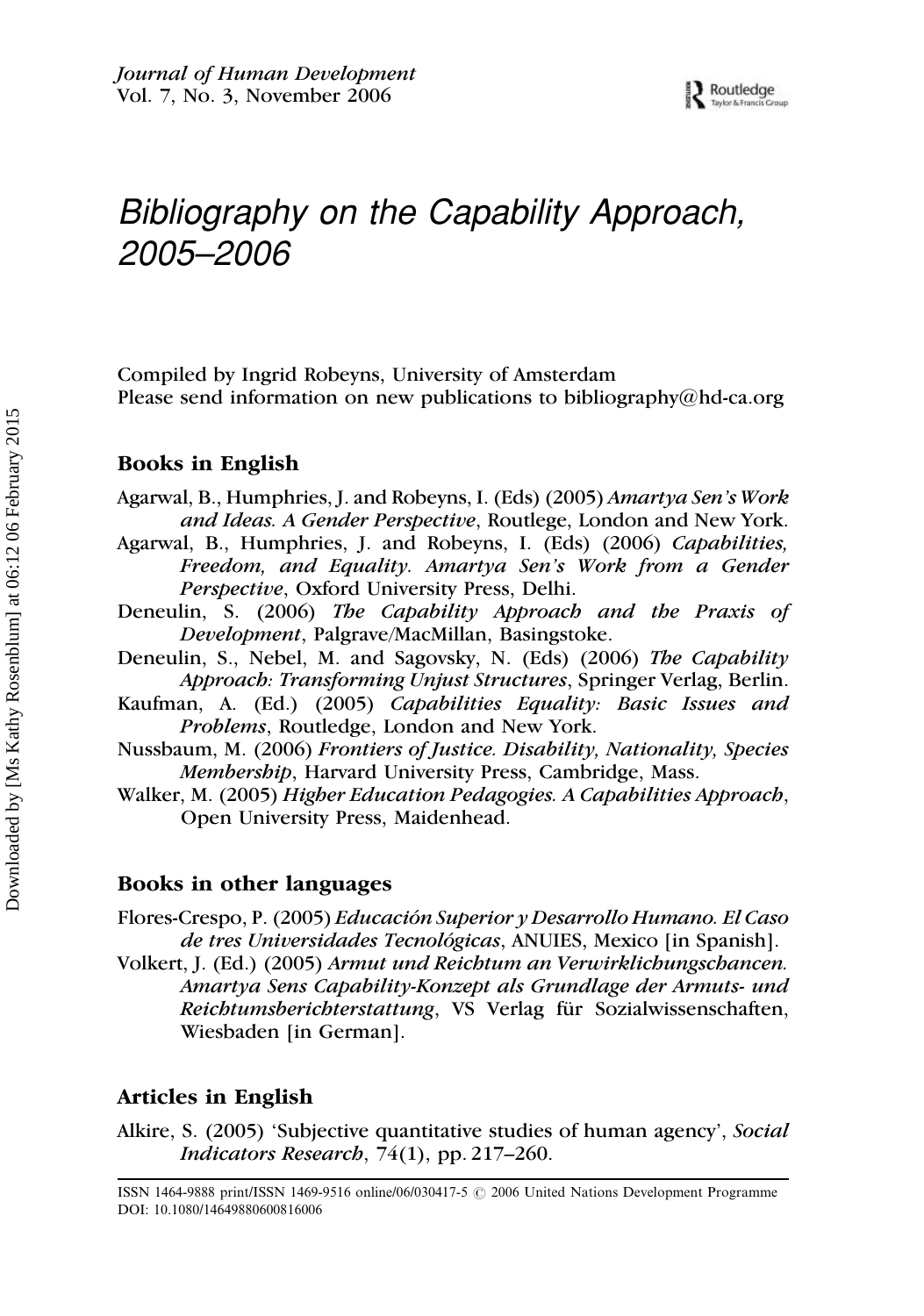- Alkire, S. (2006) 'Needs and capabilities', in S. Reader (Ed.), The Philosophy of Need, Cambridge University Press, Cambridge, pp. 229–251.
- Anand, P. (2005) 'QALYs and capabilities: a comment on Cookson', Health Economics, 14(12), pp. 1283–1286.
- Anand, P., Hunter, G. and Smith, R. (2005) 'Capabilities and well-being: evidence based on the Sen-Nussbaum approach to welfare', Social Indicators Research,  $74(1)$ , pp. 9–55.
- Anand, P. and van Hees, M. (2006) 'Capabilities and achievements: an empirical study', The Journal of Socio-Economics, 35, pp. 268–284.
- Arrow, Kenneth (2006) 'Freedom and social choice: notes from the margin', *Utilitas*, 18(1), pp. 52–60.
- Biggeri, M., Libanora, R., Mariani, S. and Menchini, L. (2006) 'Children conceptualising their capabilities: results of a survey conducted during the first children's world congress on child labour', *Journal* of Human Development, 7, pp. 59–83.
- Baruah, B. (2005) 'Gender and development in South Asia: can practice keep up with theory?', Canadian Journal of Development Studies, 27, pp. 677–688.
- Burchardt, T. (2005) 'Are one man's rags another man's riches? Identifying adaptive expectations using panel data', Social Indicators Research, 74(1), pp. 57–102.
- Clark, D. A. (2005) 'Sen's capability approach and the many spaces of human well-being', Journal of Development Studies, 41(8), pp. 1339–1368.
- Clark, D. A. and Gough, I. (2005) 'Capabilities, needs and well-Being: relating the universal and the local', in L. Manderson (Ed.), Rethinking Well-being: Essays on Health, Disability and Disadvantage, API Network/Curtin University Press, Perth, pp. 45–68.
- Cookson, R. (2005) 'QALYs and the capability approach', Health Economics, 14(8), pp. 817–829.
- Costantini, V. and Monni, S. (2005) 'Sustainable human development for European Countries', Journal of Human Development, 6(3), pp. 329–351.
- Dabrock, P. (2006) 'Public health genetics and social justice', Community Genetics, 9(1), pp. 34–39.
- Deneulin, S. (2005) 'Development as freedom and the Costa Rican human development story', Oxford Development Studies, 33(3/4), pp. 493–510.
- Deneulin, S. (2006) 'Individual well-being, migration remittances and the common good', European Journal of Development Research, 18(1), pp. 45–61.
- Drydyk, J. (2005) 'When is development more democratic?', Journal of Human Development, 6(2), pp. 247–267.
- Gasper, D. (2005) 'Securing humanity: situating ''human security'' as concept and discourse', Journal of Human Development, 6(2), pp. 222–245.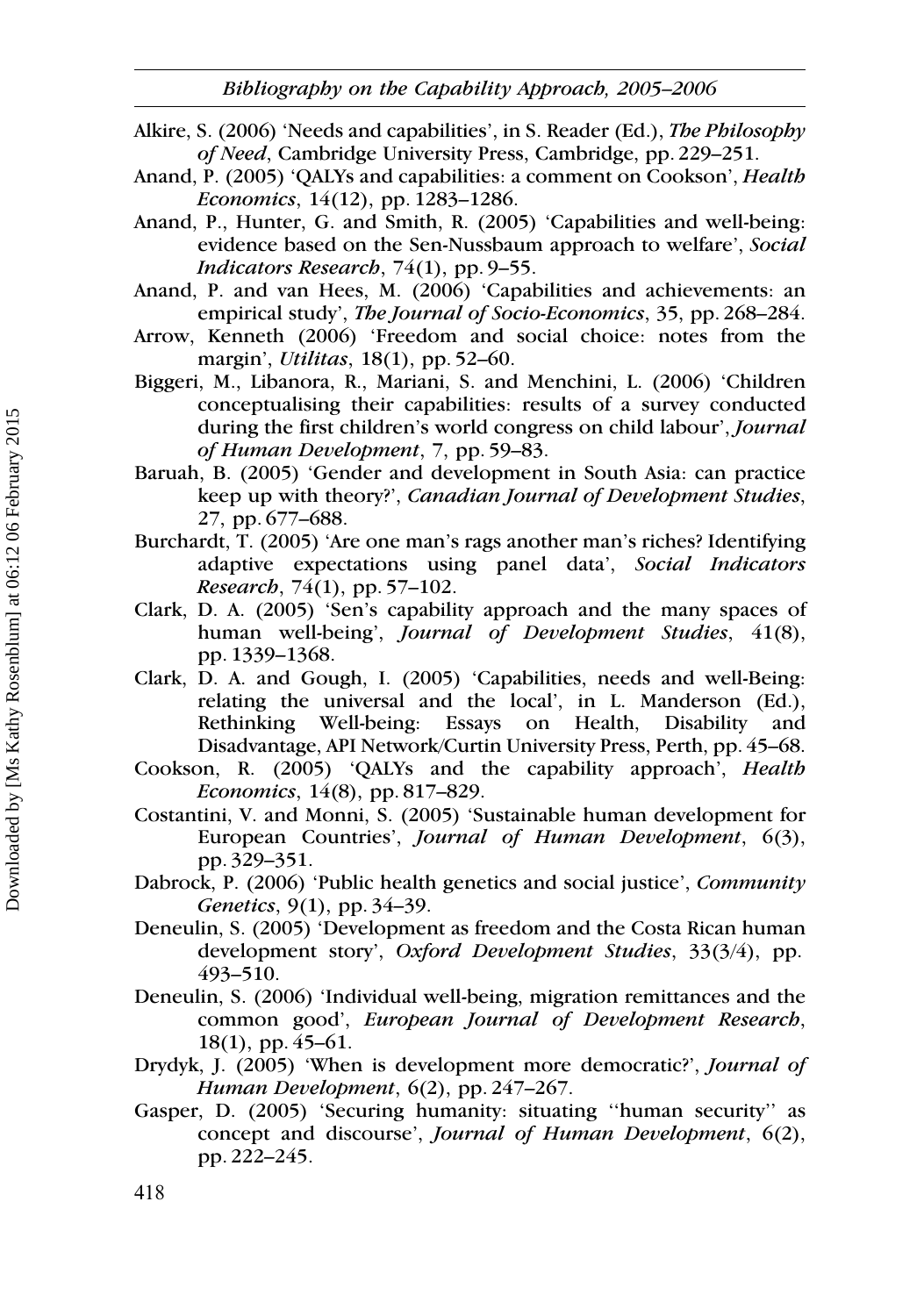Bibliography on the Capability Approach, 2005–2006

- Gasper, D. (2005) 'Human capabilities', in M. Griffiths (Ed.), Encyclopaedia of International Relations and Global Politics, Routledge, London, pp. 374–376.
- James, J. (2006) 'The Internet and poverty in developing countries: welfare economics versus a functionings-based approach', Futures, 38(3), pp. 337–349.
- Mehotra, S. and Biggeri, M. (2005) 'Can industrial outwork enhance homeworkers' capabilities? Evidence from clusters in South Asia', World Development, 33(10), pp. 1735–1757.
- Moghadam, V. and Senftova, L. (2005) 'Measuring women's empowerment: participation and rights in civil, political, social, economic and cultural domains', International Social Science Journal, 57(2), pp. 389–412.
- Mohindra, K and Haddad, S. (2005) 'Women's interlaced freedoms: a framework linking microcredit participation and health', Journal of Human Development, 6(3), pp. 353–374.
- Nussbaum, M. (2005) 'Women's bodies: violence, security, capabilities', Journal of Human Development, 6(2), pp. 167–183.
- Nussbaum, M. (2005) 'Wellbeing, contracts and capabilities', in L. Manderson (Ed.), Rethinking Well-Being: Essays on Health, Disability and Disadvantage, API Network/Curtin University Press, Perth, pp. 27–44.
- Olsaretti, S. (2005) 'Endorsement and freedom in Amartya Sen's capability approach', *Economics and Philosophy*,  $21(1)$ , pp. 89–108.
- Osmani, S. R. (2005) 'Poverty and human rights: building on the capability approach', Journal of Human Development, 6(2), pp. 205–219.
- Panda, P. and Agarwal, B. (2005) 'Marital violence, human development and women's property status in India', World Development, 33(5), pp. 823–850.
- Prendergast, R. (2005) 'The concept of freedom and its relation to economic development — a critical appreciation of the work of Amartya Sen', Cambridge Journal of Economics, 29(6), pp. 1145–1170.
- Qizilbash, M. (2005) 'Dialogue: Sen on freedom and gender justice', Feminist Economics, 11(3), pp. 151–166.
- Qizilbash, M. (2006) 'Capability, happiness and adaptation in Sen and J.S. Mill', Utilitas, 18(1), pp. 20–32.
- Qizilbash, M. and Clark, D. (2005) 'The capability approach and fuzzy poverty measures: an application to the South African context', Social Indicators Research, 74, 103–139.
- Robeyns, I. (2005) 'Three models of education: rights, capabilities and human capital', Theory and Research in Education, 4(1), pp. 69–84.
- Robeyns, I. (2006) 'Selecting capabilities for quality of life measurement', Social Indicators Research, 74(1), pp. 191–215.
- Robeyns, I. (2006) 'Measuring gender inequality in functionings and capabilities: findings from the British Household Panel Survey', in P. Bharati and M. Pal (Eds), Gender Disparity: Manifestations, Causes and Implications, Anmol Publishers, New Delhi, pp. 236–277.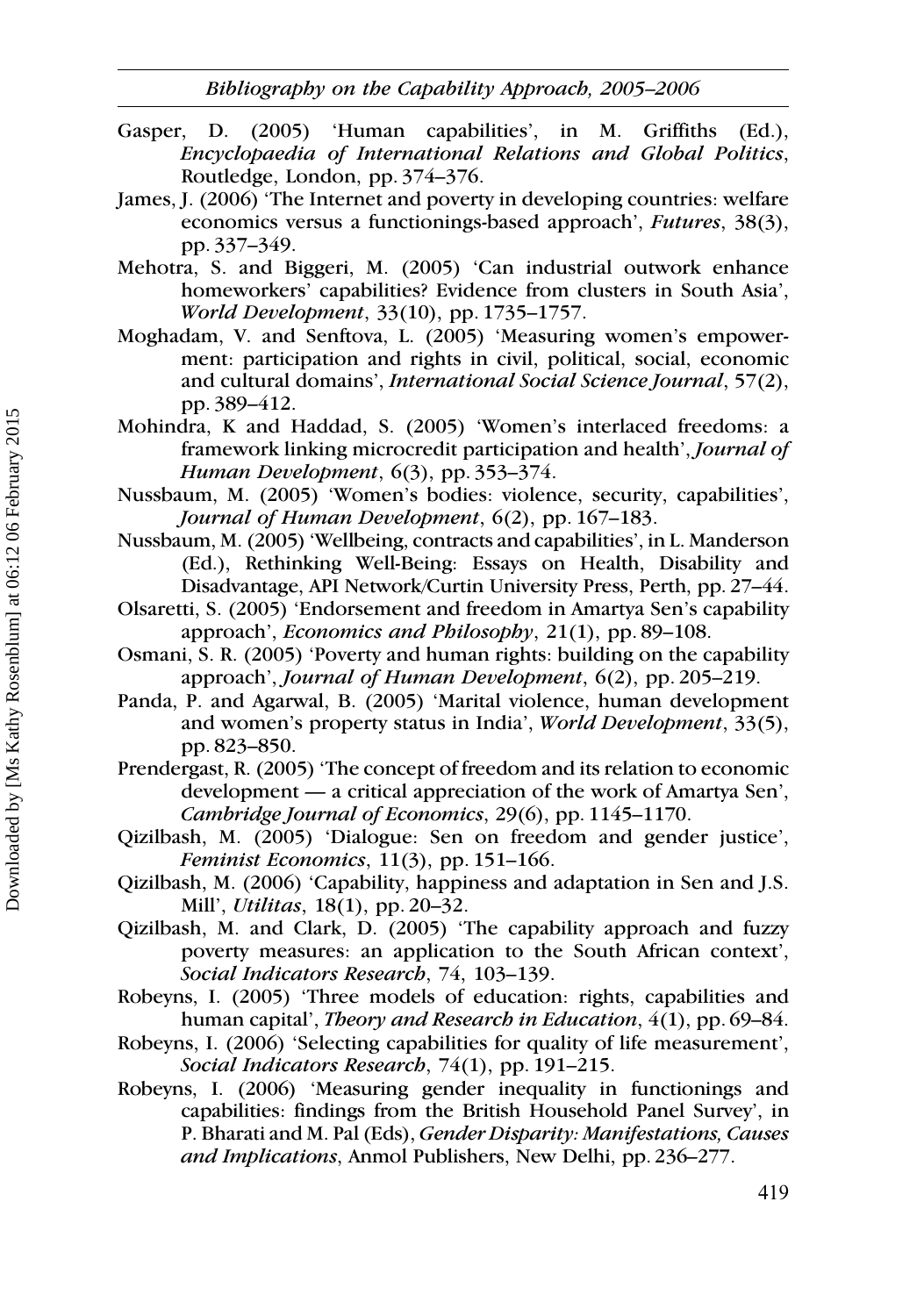Sen, A. (2005) 'Human rights and capabilities', Journal of Human Development, 6(2), pp. 151–166.

Sen, A. (2006) 'Reason, freedom and well-being', Utilitas, 18(1), pp. 80–96.

- Stewart, F. (2005) 'Groups and capabilities', *Journal of Human* Development, 6(2), pp. 185–204.
- Sugden, R. (2006) 'What we desire, what we have reason to desire, whatever we might desire: Mill and Sen on the value of opportunity', Utilitas, 18(1), pp. 33–51.
- Sumner, L. W. (2006) 'Utility and capability', Utilitas, 18(1), pp. 1–19.
- Terzi, L. (2005) 'Beyond the dilemma of difference: the capability approach on disability and special educational needs', Journal of Philosophy of Education,  $39(3)$ , pp.  $443-459$ .
- Terzi, L. (2005) 'A capability perspective on impairment, disability and special educational needs: towards social justice in education', Theory and Research in Education, 3(2), pp. 197–223.
- Tobias, S. (2005) 'Foucault on freedom and capabilities', Theory, Culture and Society,  $22(4)$ , pp. 65–85.
- Unterhalter, E. (2005) 'Fragmented frameworks? Researching women, gender, education and development', in S. Aikman and E. Unterhalter (Eds), Beyond Access: Transforming Policy and Practice for Gender Equality in Education, Oxfam Publications, Oxford, pp. 15–35.
- Unterhalter, E., Challender, C. and Rajagopalan, R. (2005) 'Measuring gender quality in education', in S. Aikman and E. Unterhalter (Eds), Beyond Access: Transforming Policy and Practice for Gender Equality in Education, Oxfam Publications, Oxford, pp. 60–79.
- Vallentyne, P. (2005) 'Debate: capabilities versus opportunities for wellbeing', *The Journal of Political Philosophy*, 13, pp. 359–371.
- Wagle, U. (2005) 'Multidimensional poverty measurement with economic well-being, poverty and social inclusion: a case from Kathmandu, Nepal', Journal of Human Development, 6(3), pp. 301–328.
- Walker, M. (2006) 'Towards a capability-based theory of social justice for education policy-making', Journal of Education Policy, 21, pp. 163–185.
- Watts, M. (2006) 'What is wrong with widening participation in higher education?', in J. Satterthwaite, W. Martin and L. Roberts (Eds), Discourse, Resistance and Identity Formation, Trentham Books, Stoke on Trent, pp. 169–184.
- Watts, M. and Bridges, D. (2006) 'The value of non-participation in higher education', Journal of Education Policy, 21, pp. 267–290.

#### Articles in other languages

Arndt, C. and Volkert, J. (2006) 'Amartya Sens Capability-Approach — ein neues Konzept der deutschen Armuts- und